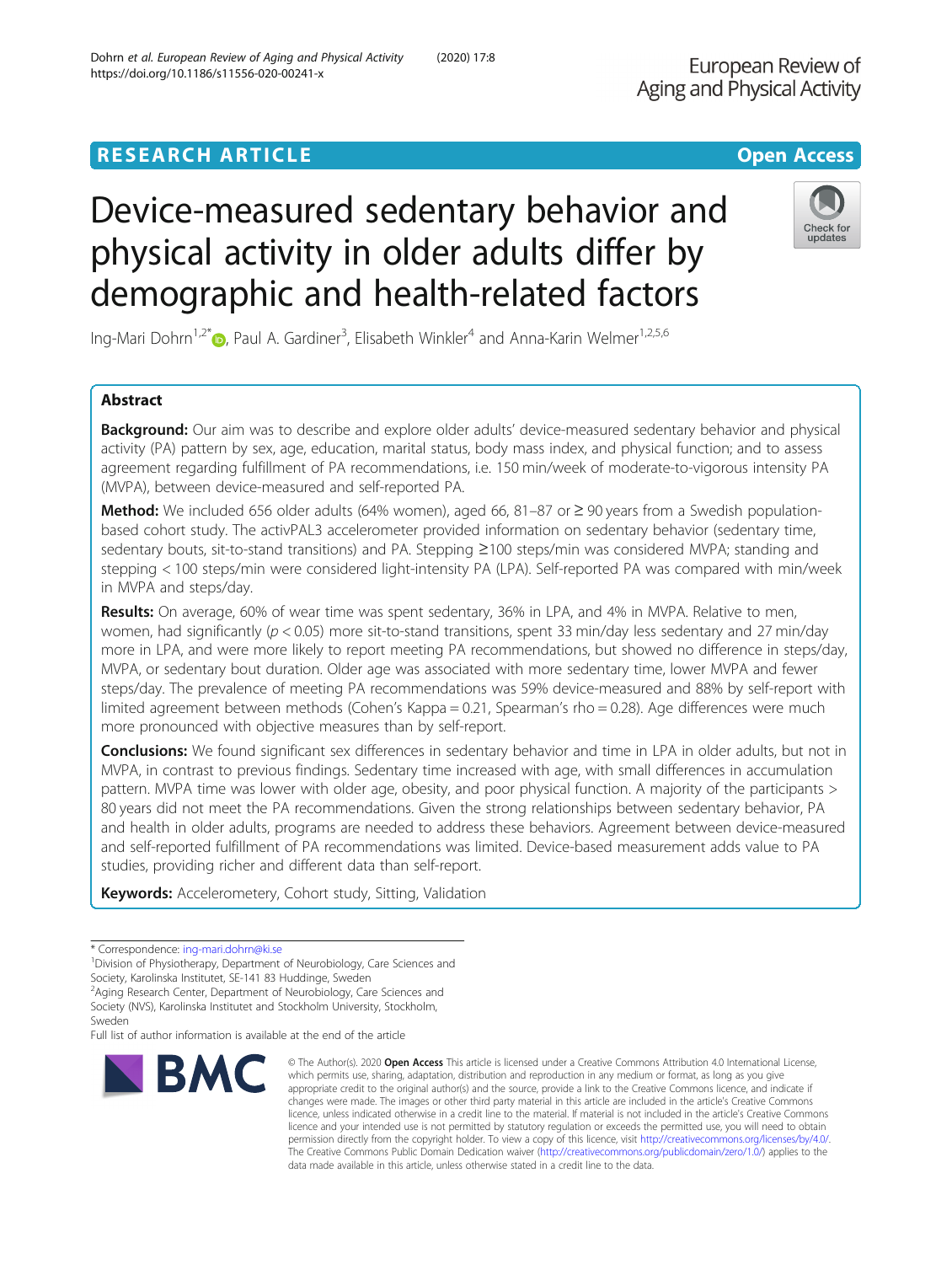### Introduction

Physical activity (PA) is essential for healthy aging. Older adults who are physically active have lower rates of allcause mortality and many chronic diseases, a lower risk of falling, better physical function and better cognitive function [[1\]](#page-9-0). The robust evidence on the health benefits of PA has led to public health PA guidelines recommending that adults ≥65 years should accumulate at least 150 min/week of moderate-to-vigorous intensity PA (MVPA), i.e. ≥3 metabolic equivalents (METs) [\[1\]](#page-9-0), with brisk walking often used as a primary example of an appropriate activity. In addition, muscle strengthening activities should be performed two or more days per week. Yet, adherence to PA recommendations is low in older adults, with studies relying on self-reported data indicating that 55 to 70% do not achieve the minimum level of MVPA [\[2,](#page-9-0) [3](#page-9-0)].

Additionally, older people may spend up to 80% of their waking day sedentary  $[4-9]$  $[4-9]$  $[4-9]$  $[4-9]$  $[4-9]$  and the sedentary time seems to increase with age. Growing scientific evidence has recognized that sedentary behavior is a distinct risk factor for poor health, including increased risk of mortality, type 2 diabetes, metabolic syndrome, cardiovascular disease and cancer [\[10](#page-9-0)–[12\]](#page-9-0). Sedentary behavior is measured in varied ways but consistently defined as any waking behavior characterized by an energy expenditure ≤1.5METs, while in a sitting, reclining or lying posture [[13\]](#page-9-0). Research suggests that not only the total time spent sedentary is of importance, but also the pattern of how the sedentary time is accumulated, i.e., prolonged vs shorter sedentary bouts or how frequently sedentary time is interrupted. Interruptions to sedentary time (breaks) play an important role for cardio-metabolic health [[14,](#page-9-0) [15](#page-9-0)], and may also be associated with muscle mass and physical function in older adults [[16](#page-9-0)–[18](#page-9-0)].

It is known that self-reported data have low accuracy due to recall bias or social desirability. Sedentary time is often underestimated and MVPA is often overestimated, while light-intensity PA (LPA), which is common among older adults, is almost impossible to recall or report accurately [\[19](#page-9-0)–[21](#page-9-0)]. It is therefore highly relevant to use devicebased methods, which more accurately can capture the whole PA intensity spectrum, as well as other aspects of the daily movement pattern, for example sedentary time in bouts. Body-worn activity monitors, such as accelerometers, are shown to be sensitive and feasible for measuring PA and sedentary behavior in older adults, although it has been sparsely used in the oldest age groups. Studies that have used accelerometry to assess PA and sedentary behavior in individuals over 70 years have found that patterns differ according to gender, age group, education, and body mass index (BMI) [[4](#page-9-0), [6](#page-9-0)–[9,](#page-9-0) [22\]](#page-9-0).

To date, most evidence on associations between devicebased sedentary behavior and health has derived from accelerometers defining sedentary behavior as lack of movement, in contrast to measures derived from actual sitting posture. This can lead to misclassification of lowintensity non-sedentary behavior, such as standing [[23](#page-9-0)]. The thigh-mounted activPAL3 is an accelerometer that directly measures the postural aspect of sedentary behavior, i.e. sitting/lying vs upright position, and thereby also more accurately can capture breaks in sedentary time by registering sit-to-stand transitions [\[23\]](#page-9-0). Richer knowledge of older adults' pattern of sedentary time accumulation and PA in both light and moderate-to-vigorous intensity can guide development of health promoting efforts tailored for older people. Therefore, our aims were to describe and explore older adults' device-measured sedentary behavior and PA pattern by sex, age, education, marital status, BMI and physical function; and to compare agreement regarding fulfillment of PA recommendations between device-measured and self-reported PA.

### Method

### Study population and data collection

We used data from the ongoing population-based Swedish National study on Aging and Care in Kungsholmen (SNAC-K) study. The study sample consists of persons randomly selected from eleven age groups ≥60 years living at home or in nursing homes in Kungsholmen, Stockholm. Details of the original sampling methods and response rates are presented elsewhere  $[24]$  $[24]$  $[24]$ . Briefly, n = 3363 (73% of eligible people) in the ages 60, 66, 72, 78, 81, 84, 87, 90, 93, 96, and 99 participated in the baseline examination 2001–2004. Follow-up examinations are performed every six years for younger cohorts (60–78 years) and every three years for older cohorts ( $\geq$ 78 years). At the follow-up examinations  $2016-2018$ , n = 1287 participants in the age groups 66, 81, 84, 87, 90 and  $\geq$  93 years were examined. Out of those,  $n = 680$  participants who were eligible (no severe cognitive impairment; able to move indoors without assistance) agreed to wear an accelerometer the following week and comprise the study population in this study. Data were collected through interviews and tests at the SNAC-K research center or in the participants' homes by trained staff.

### Socio-demographic and health variables

Age, sex, education (less than high school, high school, or university) and marital status (i.e. married/living together (yes/no), and use of walking aid (yes/no) were derived from interviews. BMI was calculated from weight and height measured using standard methods and categorized as underweight < 20, normal 20–24, overweight 25–29, and obese ≥30 kg/m<sup>2</sup>, adapted for older adults [[25\]](#page-9-0). For the analyses of age-related differences in sedentary behavior and PA we categorized participants into three age groups: 66 years, 81–87 years, and  $\geq$  90 years.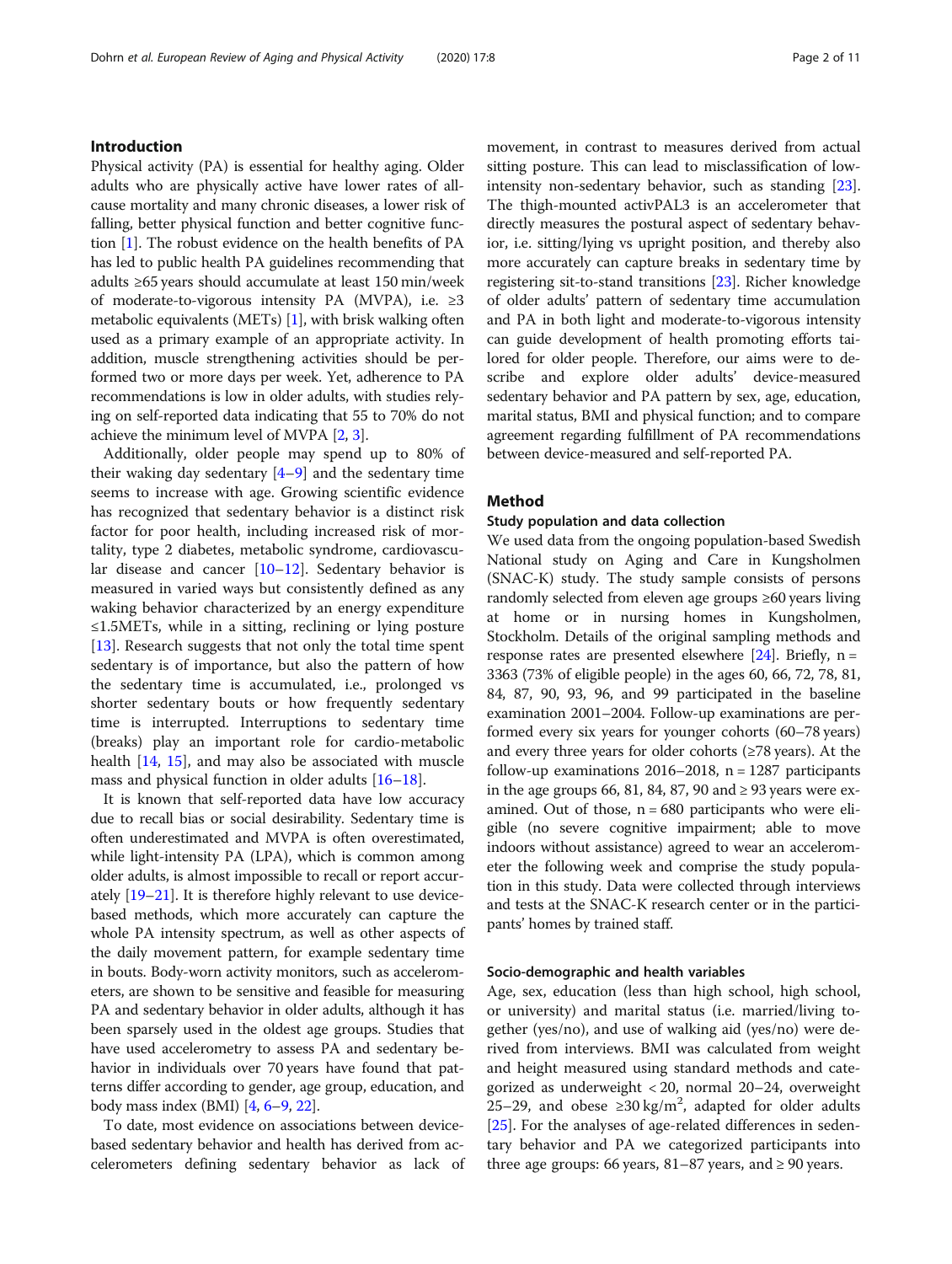### Physical function

Physical function was assessed with the 5 times sit to stand test (5 STS). The 5 STS was performed by asking the participants to stand up and sit down five times as fast as they could, without using the arms, and categorized as ability to perform five consecutive chair stands (yes/no) [[26\]](#page-9-0). In addition, the balance test one-leg stance (OLS), eyes open, was used to describe the sample. Each leg was tested twice, and the best overall score was used and categorized as ability to stand  $\geq 5$  s (yes/no) [\[27\]](#page-9-0).

### Self-reported PA

Self-reported PA derived from two questions in a selfadministered questionnaire distributed by the study nurse to be completed by the participants after the examination [[28](#page-9-0)]: 1) "Do you regularly engage in light exercise? (Walking on roads or in parks, walking in the woods, short bicycle rides, light aerobics, golf)" and 2) "Do you regularly engage in more intense exercise? (Jogging, brisk long walks, heavy-duty gardening, long bicycle rides, highintensity aerobics, long distance ice skating, skiing, swimming, ball sports (not golf) or other similar activity)". For both questions the answer alternatives were; "In the last 12 months: every day, several times/week, 2-3 times/ month, less, never." The answers from the two PA questions were collapsed into a dichotomous variable (yes/no) with reference to the recommended PA for health [\[1\]](#page-9-0). Participants were considered meeting recommendations if they were engaged in light and/or intense exercise every day or several times per week, and not meeting recommendations if they chose the other response options.

### Assessment of sedentary behavior and PA

The activPAL3 accelerometer (PAL Technologies Ltd., Glasgow, UK) was used to assess sedentary behavior and PA. The activPAL3 is a small and slim thigh-worn activity monitor that uses triaxial acceleration to determine thigh angle and thus body posture (sitting/lying or upright), along with transitions between these postures, and stepping speed (cadence), from which energy expenditure can be estimated. The activPAL3 has high accuracy for measuring time spent sedentary (i.e., sitting/lying), standing or stepping, and for pattern of sedentary time accumulation [[23](#page-9-0)]. Participants were asked to continue with their usual PA habits while wearing the activPAL3 for seven consecutive days during all waking hours (excluding showering and swimming), starting the day after the examination, and to record time when they put on and removed the device each day on a log-sheet. The study nurse provided verbal, visual, and written instructions to participants during the examination at the research center or home visit on how to wear the device correctly. The participants were provided with a Micropore 2.5 cm tape for sensitive skin to adhere the activPAL3 to the thigh and with a prepaid envelope to return the device by mail.

### Data processing activPAL3

The activPAL3 files were processed using the PALbatch software, using a feature to correct for upside down wear. A custom-made syntax for SAS programming system was used for further analyses of the events files from the PALbatch software and to remove log-reported nonwear time [\[29\]](#page-9-0). Consistent with recommendations for the field [[23](#page-9-0)], visual examination of heat maps was performed to check consistency between recorded movement and the times provided in the log-sheet, making corrections when appropriate (e.g., participant had confused AM and PM) and estimating missing non-wear or sleep times. Accelerometer data of participants' with least four valid measurement days, were included in the data analysis. A measurement day was considered valid if wear time was at least 10 h during waking hours.

Prior work has shown that 100 steps/min is an appropriate threshold value for 3 METs [[30\]](#page-9-0), consequently, we used cadence of ≥100 steps/min for MVPA, and total time spent either stepping at a cadence < 100 steps/min or standing for LPA. Variables from the activPAL3 were: number of steps/ day, daily time in MVPA and daily time in LPA (defined as described above), daily sedentary time, number of sit-stand transitions per sedentary hour (a similar concept to breaks in sedentary time), usual bout duration (midpoint of the cumulative distribution of sedentary bout durations, i.e. half of all sedentary time is accumulated in bouts longer than the usual bout duration) [\[31\]](#page-9-0), and longest sedentary bout.

For tests of agreement with self-reported PA, three dichotomous variables (yes/no) were created from the activPAL3 data to classify if a person was considered to meet the aerobic PA recommendations. The first variable derived from the median daily time spent in MVPA multiplied by seven and participants with at least 150 min/week of stepping with a cadence  $\geq 100$ steps/min were considered to have met PA recommendation. Neither prolonged nor regular activity during the week were required. The other two variables derived from the daily step count with cutoffs set at 7000 and 5000 steps/day. A level of approximately 7000 steps/day has been suggested to equal ≥150 min/week MVPA in older adults  $[32, 33]$  $[32, 33]$  $[32, 33]$  $[32, 33]$ . However, 7000 steps/day may be a too high goal for some older adults, especially in the oldest age groups. Therefore, we also compared with 5000 steps/day, which may be a more realistic level and a level shown to relate to better health outcomes [[34\]](#page-9-0).

### Statistical analyses

Descriptive data are presented as numbers and proportions (%), mean and standard deviation (SD), or median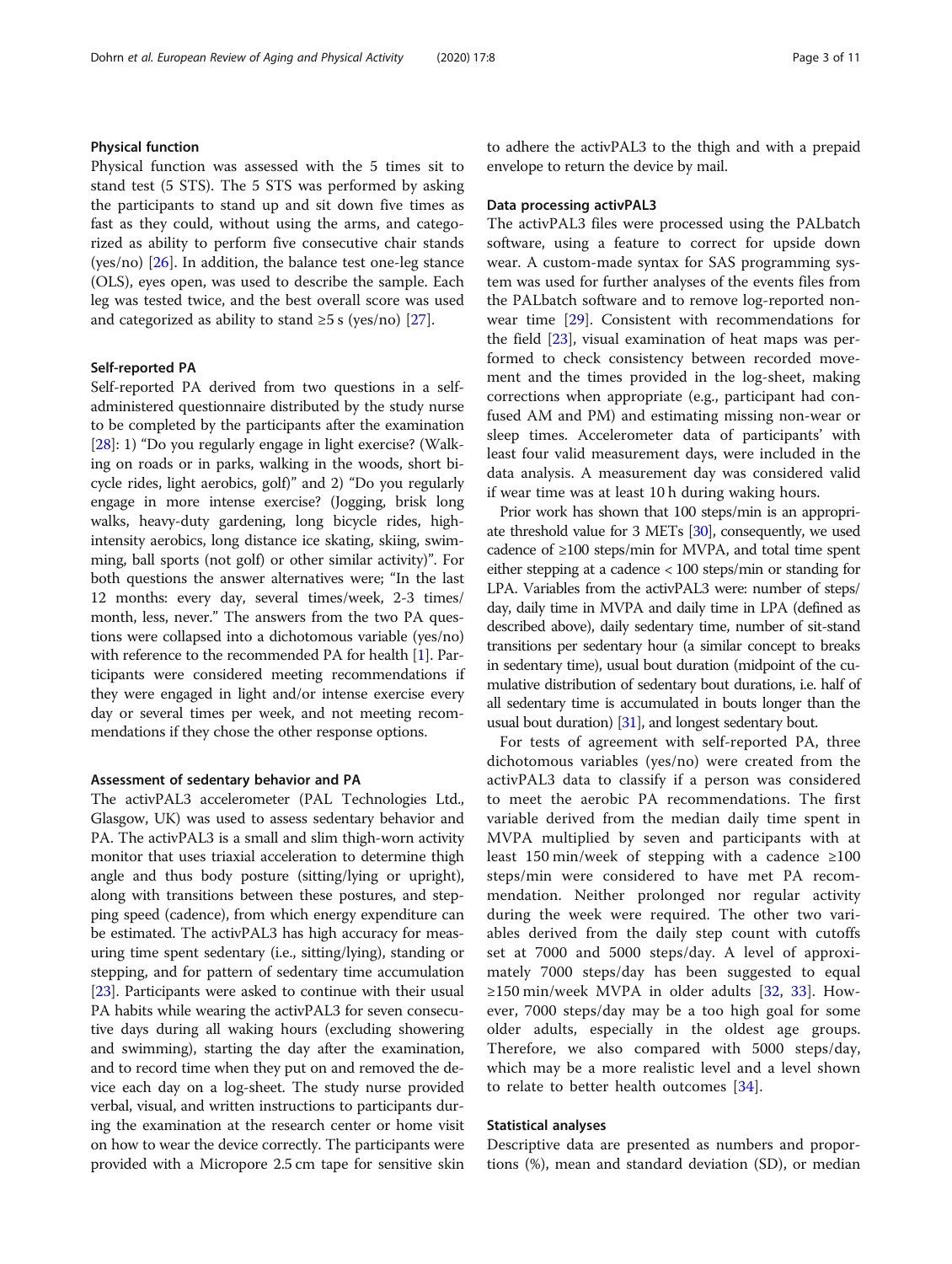and interquartile range. Due to skewed MVPA data, we used multivariate quantile regression for continuous variables to assess differences in daily movement pattern within subgroups reported as adjusted average median and 95% confidence intervals (CI) of individual means. For dichotomous data we used multivariate logistic regression presented as adjusted proportions of individual means or odds ratios and CI. Covariates included in the models were sex, age group, education, marital status, BMI, physical function, and accelerometer wear time.

The relationships between self-reported and accelerometer derived data were calculated with Cohen's kappa to determine the kappa coefficient (K), with confidence intervals (CI) and Spearman's correlations (rho). The kappa coefficient adjusts for the agreement attributable to chance and is recommended when validating PA questions with categorical measures [\[35](#page-9-0)]. Statistical significance was defined as two-tailed  $p <$ 0.05. Analyses were computed in Stata 15.1 (Stata-Corp LP, College Station, TX, USA) and SAS 9.4 (SAS Institute Inc., NC, USA).

### Results

### Participant characteristics

Out of the 680 persons who wore an accelerometer, 24 persons were excluded due to either device malfunction  $(n = 4)$ , device not worn according to the instructions  $(n = 1)$ 2) or  $<$  4 valid days (n = 18), leaving an analytical sample of  $n = 656$ . Compared to the participants that were excluded or declined to wear the device, the analytical sample included a larger proportion of the 66 years age group (58% vs 26%) and a smaller proportion of the 81–87 and  $\ge$ 90 years age groups (37% vs 50 and 4.5% vs 24%). There we no differences in the proportion of women between the excluded and analytical sample (both 64%). The majority of the participants (78%) had seven accelerometer wear days and mean wear time per day was 14 h and 12 min. Due to missing self-reported data, the sample size for analyses of agreement between device-measured and selfreported PA was  $n = 619$ .

### Sedentary behavior and PA by subgroups

Table 1 shows participant characteristics and crude daily movement pattern presented as percentages of wear

Table 1 Characteristics of the total study population and by sex and age group

|                                                      | Total ( $n = 656$ ) | Women $(n = 420)$ | Men $(n = 236)$   | 66 y (n = $383$ ) | $81 - 87$ y (n = 243) | $≥90$ y (n = 30)  |
|------------------------------------------------------|---------------------|-------------------|-------------------|-------------------|-----------------------|-------------------|
| Age                                                  | 73.3 $(\pm 9.0)$    | 74.1 (±9.3)       | $71.7 (\pm 8.2)$  | 66.0 $(\pm 1.0)$  | $82.6 (\pm 2.3)$      | $91.1 (\pm 2.3)$  |
| Sex                                                  |                     |                   |                   |                   |                       |                   |
| Women                                                | 420 (64)            | n/a               | n/a               | 228 (59)          | 165 (68)              | 17 (90)           |
| <b>Education</b>                                     |                     |                   |                   |                   |                       |                   |
| University                                           | 375 (57)            | 223 (53)          | 152 (64)          | 255 (66)          | 111(46)               | 9(30)             |
| <b>Marital status</b>                                |                     |                   |                   |                   |                       |                   |
| Married/living together                              | 367 (56)            | 193 (46)          | 174(74)           | 252 (66)          | 113 (46)              | 2(7)              |
| Body mass index                                      |                     |                   |                   |                   |                       |                   |
| Underweight, $<$ 20                                  | 25(4)               | 24(6)             | 1(0.5)            | 9(2)              | 14(6)                 | 2(7)              |
| Normal, 20-24                                        | 287 (44)            | 200 (48)          | 87 (37)           | 171(45)           | 102(42)               | 14(47)            |
| Overweight, 25-29                                    | 254 (39)            | 140 (33)          | 114 (48)          | 151 (39)          | 92 (38)               | 11(37)            |
| Obese, $\geq 30$                                     | 89 (13)             | 55 (13)           | 34 (14)           | 52 (14)           | 34 (14)               | 3(10)             |
| <b>Physical function</b>                             |                     |                   |                   |                   |                       |                   |
| One-leg-stance $\geq$ 5 s                            | 587 (90)            | 292 (72)          | 180 (79)          | 354 (92)          | 110 (49)              | 8(28)             |
| 5 STS test, able to                                  | 472 (74)            | 372 (89)          | 215 (92)          | 375 (98)          | 197 (82)              | 15(52)            |
| Use walking aid                                      | 82 (10)             | 69 (17)           | 13(5.5)           | 7(2)              | 57 (24)               | 18(60)            |
| <b>Physical activity</b>                             |                     |                   |                   |                   |                       |                   |
| Sedentary, % of wear time                            | 60.2 $(\pm 10.8)$   | 59.1 (±10.4)      | 62.1 $(\pm 10.8)$ | 58.3 (±10.9)      | 62.2 $(\pm 9.9)$      | 67.3 $(\pm 11.1)$ |
| Light PA, % of wear time                             | 36.1 $(\pm 10.1)$   | 37.3 (±9.9)       | $34.1 (\pm 10.1)$ | 37.0 (±10.4)      | 35.4 $(\pm 9.2)$      | 31.1 $(\pm 10.6)$ |
| MVPA, % of wear time                                 | 3.6 $(\pm 3.0)$     | 3.6 $(\pm 2.9)$   | $3.7 (\pm 3.1)$   | 4.6 $(\pm 3.0)$   | $2.4 (\pm 2.3)$       | 1.6 $(\pm 2.8)$   |
| Steps/day                                            | 8696 (±3779)        | 8571 (±3820)      | 8918 (±3704)      | 10,106 (±3573)    | 6952 (±3011)          | 4818 (±3390)      |
| Accelerometer wear time, min/day                     | $852 (\pm 64)$      | $850 (\pm 62)$    | $857 (\pm 66)$    | $866 (\pm 62)$    | $834 (\pm 60)$        | $831 (\pm 66)$    |
| Self-reported regular <sup>a</sup> MVPA <sup>b</sup> | 542 (88)            | 353 (88)          | 189 (86)          | 326 (90)          | 194 (85)              | 22 (76)           |

Data are reported as numbers (%) or mean (±SD). <sup>a</sup>Every day or several times/week, <sup>b</sup>n = 619. MVPA = moderate-to-vigorous physical activity; PA = physical activity; 5 STS = 5 times sit to stand test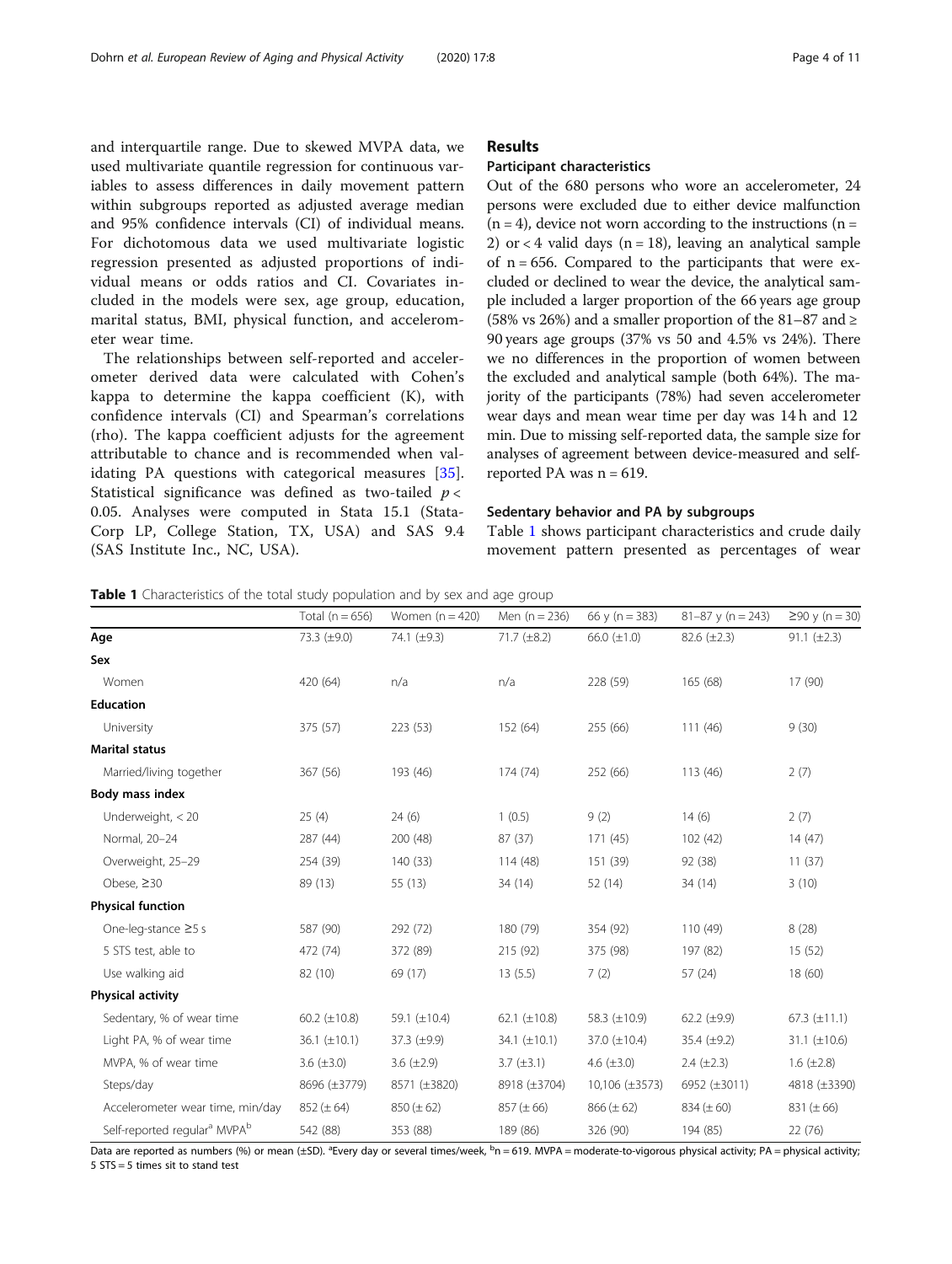time spent sedentary, in LPA, and in MVPA, and mean steps/day for all study participants and stratified by sex and age group. Median daily time sedentary was 8 h 32 min, 5 h 2 min in LPA, and 26 min in MVPA for the total sample. Steps/day ranged from 987 to 23,475 (minmax), with a median of 8371. A majority of the day was spent sedentary in both women and men, and across age groups, with group means ranging from 58 to 67% of wear time. Proportion of time in LPA ranged from 31% in the ≥90 group to 37.5% among those with normal BMI, with small but significant differences in all subgroups except education. Proportion of time in MVPA ranged from 1.6–4.6%, with least activity registered in the ≥90 group and the highest in 66 year olds. Women spent median 33 min less sedentary and 27 min more in LPA than men, while MVPA or steps/day did not vary statistically significant by sex.

In Table 2, sedentary behavior among all study participants and stratified by subgroups is presented. Women had more sit-to-stand transitions per hour of sedentary time than men, but there were no significant sex differences regarding sedentary bout duration. Older age was associated with more sedentary time, fewer sit-to-stand transition and longer usual sedentary bout. The length of usual sedentary bout ranged from 8 to 84 min, and only 5% of the sample had a usual sedentary bout over 80 min. Individuals who were unable to do 5 STS spent 40 min/day more sedentary and had fewer sit-to-stand transitions compared with those who were able to do 5 STS, on average.

Time spent in MVPA and fulfillment of MVPA recommendations are shown in Table [3](#page-5-0) for all study participants and by subgroups. The prevalence of meeting PA recommendations ranged from 59% (≥150 min/week stepping at ≥100 steps/min cadence) to 88% (self-reports being active in MVPA every day or several days/week). Median MVPA time was significantly lower to a large degree with older age, obesity, and poor physical function, and significantly lower to a smaller degree with less education. These patterns were largely reflected in the patterning of prevalence of meeting physical activity recommendations, though not all differences were statistically significant. Age differences were much more pronounced with the objective measures than by selfreport. Additionally, relative to men, women were significantly more likely to meet ≥150 min/week MVPA

Table 2 Sedentary behavior among all study participants and in subgroups

|                           | Sedentary time (min/day) | Sit-to-stand transitions (n) | Usual sedentary bout (min) | Longest sedentary bout (min) |
|---------------------------|--------------------------|------------------------------|----------------------------|------------------------------|
| Total sample <sup>a</sup> | 512.1 (455.6-571.7)      | $5.1(4.0-6.4)$               | 30.1 (24.4-39.1)           | 132.6 (106.4-167.2)          |
| Sex                       |                          |                              |                            |                              |
| Women                     | 502.6 (492.2-513.1)*     | 5.3 $(5.1-5.5)^*$            | 30.5 (28.8-32.1)           | 135.0 (128.1-141.9)          |
| Men                       | 535.6 (521.6-549.9)      | $4.8(4.5-5.1)$               | $31.3(30.1 - 32.4)$        | 133.1 (128.0-138.2)          |
| Age group                 |                          |                              |                            |                              |
| 66 years                  | 504.5 (493.3-515.8)*     | $5.4$ (5.2-5.6)*             | 29.9 (28.6-31.2)*          | 133.2 (127.7-138.7)          |
| 81-87 years               | 526.0 (511.9-540.1)      | $4.8(4.5-5.0)$               | 32.0 (30.3-33.6)           | 134.3 (127.4-141.2)          |
| $\geq 90$ years           | 552.3 (510.6-593.9)      | $4.5(3.7-5.3)$               | 37.4 (32.6-42.3)           | 137.4 (117.0-157.8)          |
| <b>Education</b>          |                          |                              |                            |                              |
| $\leq$ High school        | 516.5 (503.8-529.3)      | $5.0(4.8-5.3)$               | 31.4 (30.0-32.9)           | 133.7 (127.4-139.9)          |
| University                | 513.0 (502.1-524.0)      | $5.2$ (5.0-5.4)              | 30.7 (29.4-32.0)           | 133.9 (128.5-139.2)          |
| <b>Marital status</b>     |                          |                              |                            |                              |
| Living alone              | 526.2 (513.3-539.0)*     | $5.0(4.8-5.3)$               | 31.4 (29.8-32.9)           | 134.7 (128.4-141.0)          |
| Married/partner           | 505.4 (494.1-516.7)      | $5.2(4.9-5.4)$               | 30.7 (29.4-32.0)           | 133.1 (127.6-138.6)          |
| Body mass index           |                          |                              |                            |                              |
| Underweight $<$ 20        | 512.0 (469.7-554.4)      | 5.6 $(4.8-6.4)$ *            | 26.9 (22.0-31.9)*          | 130.3 (109.6-151.0)          |
| Normal 20-24              | 501.5 (489.0-513.9)      | $5.4(5.2 - 5.7)$             | 29.0 (27.6-30.5)           | 130.0 (124.0-136.1)          |
| Overweight 25-29          | 520.6 (507.4-534.0)      | $5.0(4.7-5.2)$               | 32.0 (30.5 - 33.6)         | 134.8 (128.3-141.3)          |
| Obese $\geq 30$           | 539.6 (517.4-561.8)      | $4.4(4.0 - 4.8)$             | 35.5 (32.9-38.1)           | 143.7 (132.9-154.6)          |
| <b>Physical function</b>  |                          |                              |                            |                              |
| 5 STS, not able to        | 550.1 (521.9-578.2)*     | $4.3(3.8-4.9)$               | 35.3 (32.0-38.6)*          | 144.4 (130.6-158.1)          |
| 5 STS, able to            | 510.6 (502.0-519.3)      | $5.2$ (5.0-5.4)              | 30.5 (29.5-31.5)           | 132.6 (128.4-136.9)          |

Data are reported as average median (confidence intervals), adjusted for all other listed variables plus wear time, \*p < 0.05 within subgroups. <sup>a</sup>Unadjusted median and interquartile range. 5 STS = 5 times sit to stand test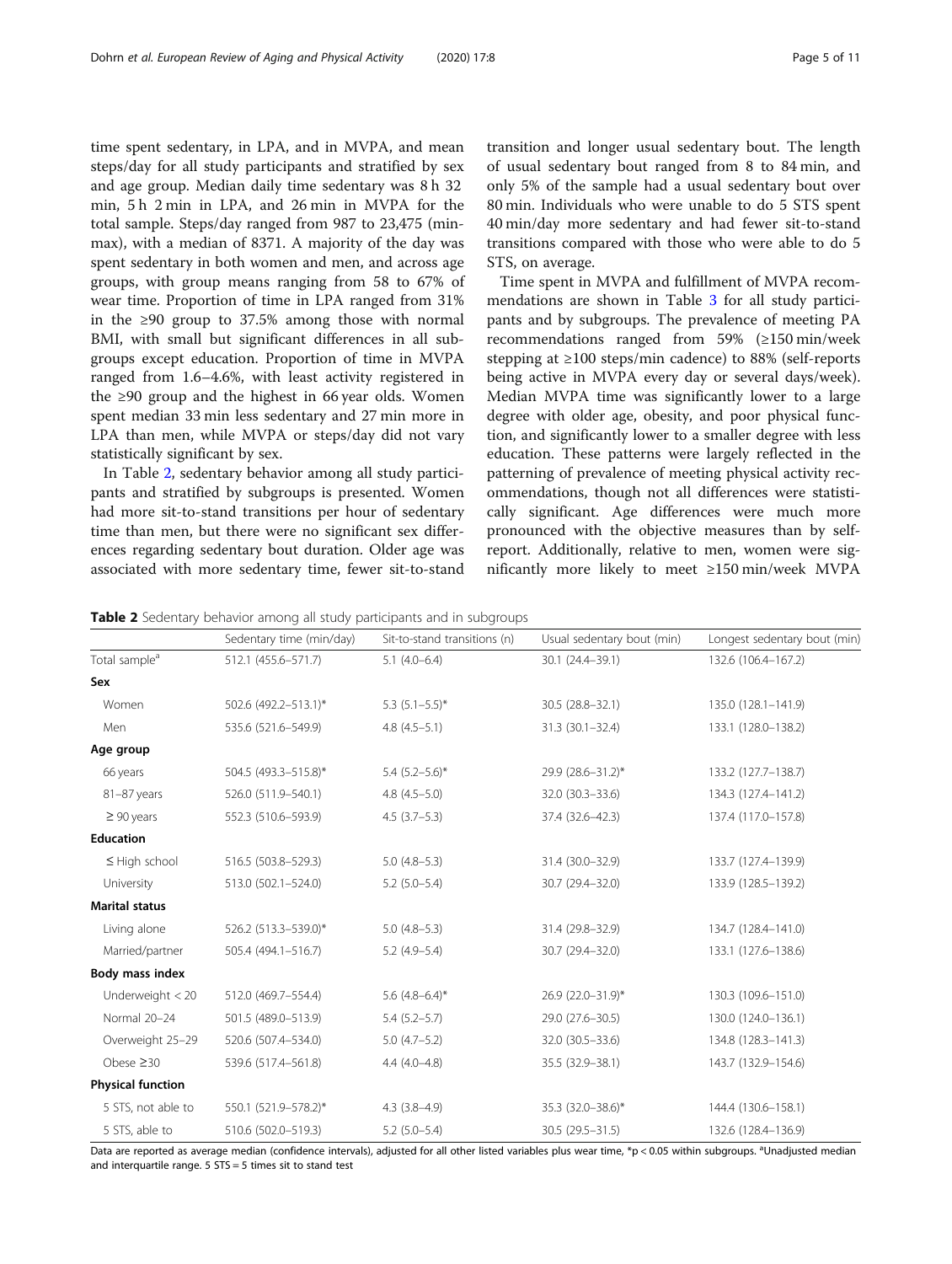|                           | MVPA min/d         | $\geq 150$ min/w MVPA | $\geq$ 7000 steps/d | $\geq$ 5000 steps/d | Self-reported regular PA <sup>t</sup> |
|---------------------------|--------------------|-----------------------|---------------------|---------------------|---------------------------------------|
| Total sample <sup>a</sup> | 25.8 (10.9-44.8)   | 59                    | 64                  | 84                  | 88                                    |
| Sex                       |                    |                       |                     |                     |                                       |
| Women                     | 27.3 (24.9-29.8)   | $64*$                 | 67                  | 91                  | 91                                    |
| Men                       | 23.9 (20.6-27.2)   | 54                    | 66                  | 89                  | 86                                    |
| Age group                 |                    |                       |                     |                     |                                       |
| 66 years                  | 32.4 (29.7-35.1)*  | $75*$                 | 78*                 | $95*$               | 90                                    |
| 81-87 years               | 17.6 (14.3-20.9)   | 38                    | 51                  | 79                  | 88                                    |
| $\geq 90$ years           | $12.5(2.7-22.3)$   | 23                    | 22                  | 61                  | 86                                    |
| Education                 |                    |                       |                     |                     |                                       |
| $\leq$ High school        | 23.7 (20.7-26.7)*  | $55*$                 | $56*$               | 88                  | 86*                                   |
| University                | 27.8 (25.3-30.4)   | 64                    | 74                  | 91                  | 91                                    |
| <b>Marital status</b>     |                    |                       |                     |                     |                                       |
| Living alone              | 25.4 (22.3-28.4)   | 62                    | 63                  | $87*$               | 86                                    |
| Married/partner           | 26.6 (24.0-29.3)   | 59                    | 70                  | 92                  | 91                                    |
| Body mass index           |                    |                       |                     |                     |                                       |
| Underweight $<$ 20        | 36.7 (26.8-46.7)*  | 85*                   | $70*$               | 95*                 | 89                                    |
| Normal 20-24              | 29.4 (26.5-32.3)   | 69                    | 76                  | 93                  | 91                                    |
| Overweight 25-29          | 24.8 (21.7-27.9)   | 58                    | 65                  | 88                  | 89                                    |
| Obese $\geq 30$           | 16.1 (10.9-21.4)   | 29                    | 38                  | 80                  | 77                                    |
| <b>Physical function</b>  |                    |                       |                     |                     |                                       |
| 5 STS, not able to        | $15.7$ (9.1-22.3)* | $33*$                 | 49                  | 78*                 | 79*                                   |
| 5 STS, able to            | 27.2 (25.2-29.3)   | 63                    | 67                  | 91                  | 90                                    |

<span id="page-5-0"></span>Table 3 Time in MVPA and fulfillment of different defined MVPA recommendations

Data are reported as average median (confidence interval) or proportions in %, adjusted for all other listed variables plus wear time, \*p < 0.05 within subgroups. Unadjusted median (interquartile range). <sup>b</sup>n = 619. MVPA = moderate-to-vigorous physical activity; 5 STS = 5 times sit to stand test

recommendation (64% vs 54%) with smaller and nonsignificant differences by sex seen for the other measures. Differences by marital status were small  $\left($  < 10 min,  $<10\%$ ), and were significant only for meeting  $\geq 5000$ steps/day.

### Agreement regarding fulfillment of PA recommendations

Table [4](#page-6-0) shows the concurrent validity for self-reported PA vs accelerometer derived PA for identifying participants classified as sufficiently active according to PA recommendations, expressed as Spearman's rho (relative validity) and Cohen's kappa coefficient (agreement). In the total sample, agreement between self-report and device-measured ≥150 min/week MVPA was fair (Κ = 0.21) [ $36$ ], and the correlation was weak (rho = 0.28) but significant. Similar results were seen with the other criteria. The overall validity was not reflective of the results seen in each subgroup, with especially low validity seen in the oldest age group and those unable to perform the 5 STS test (particular in terms of kappa, which is chance-corrected), and with especially good validity seen in underweight participants ( $BMI < 20$ ). Both relative validity and agreement were higher in men than in women. The kappa agreement for ≥150 min/week MVPA was highest in the 66 years age group and in participants living alone  $(K = 0.25)$ . Agreement between self-report and steps/day was higher than for ≥150 min/ week MVPA overall.

### **Discussion**

In this study aiming to describe and explore older adults' device-measured pattern of sedentary time and PA by subgroups, we found that women spent about 30 min less sedentary and equivalent more time activities of light intensity, such as household chores or slow walking. These sex differences are in line with similar populations in Europe [\[4,](#page-9-0) [8](#page-9-0), [9\]](#page-9-0) and may be of importance for health. Previous research has shown that substituting 30 min of sedentary time to LPA may reduce the risk of allcause mortality with 11% and risk of cardiovascular disease with 24% [\[37](#page-10-0)]. Interestingly, there were only small sex differences in pattern of sedentary time accumulation. Total sedentary time was higher with increasing age. Pattern of sedentary time accumulation varied by age group, but the differences in number of sit-to-stand transitions and usual sedentary bout duration were quite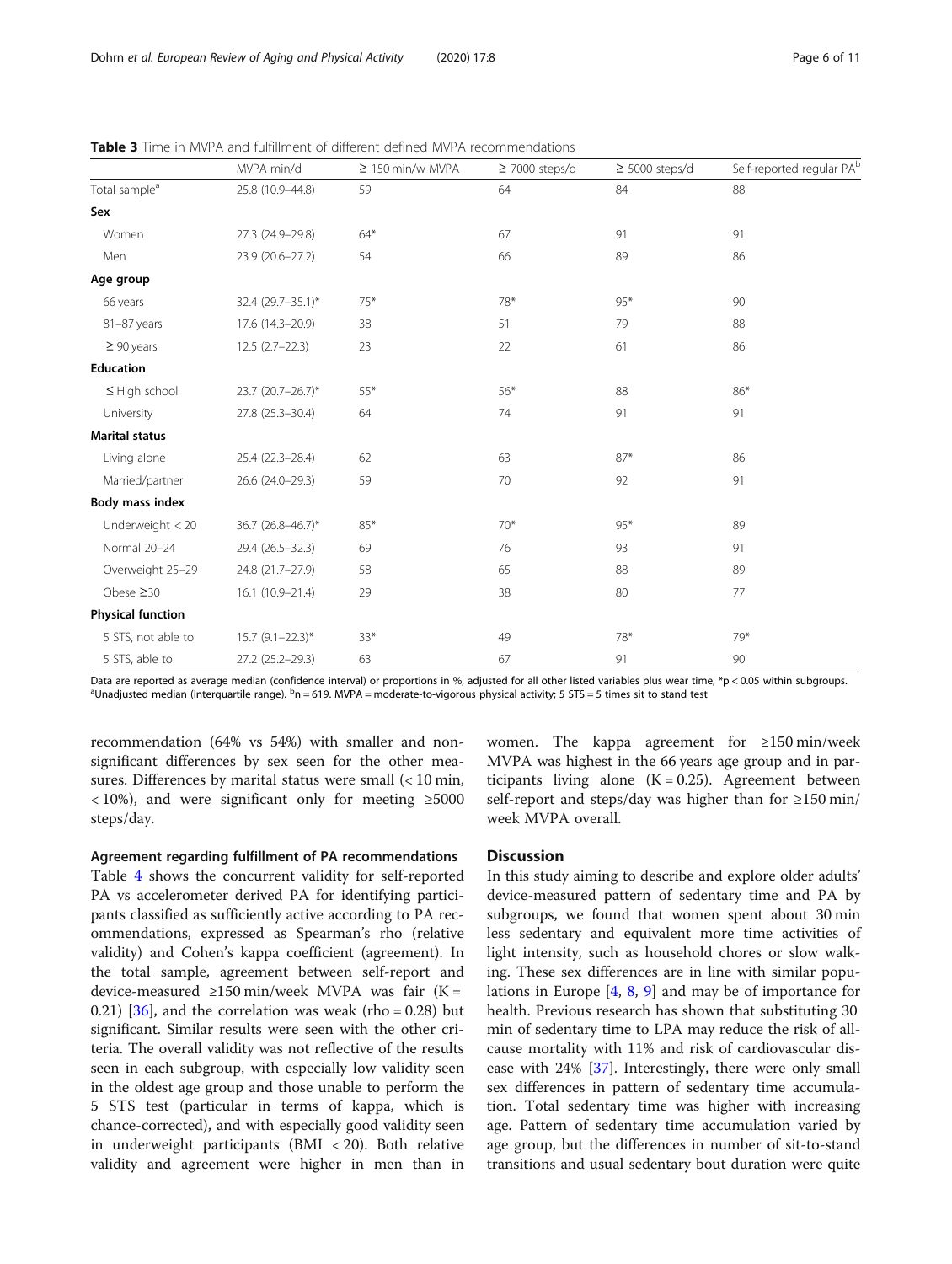| Characteristics (n)      | $\geq$ 150 min/week MVPA stepping <sup>a</sup> |                       | $\geq$ 7000 steps/day |                       | $\geq$ 5000 steps/day |                       |
|--------------------------|------------------------------------------------|-----------------------|-----------------------|-----------------------|-----------------------|-----------------------|
|                          | Spearman's rho                                 | Kappa (95% CI)        | Spearman's rho        | Kappa (95% CI)        | Spearman's rho        | Kappa (95% CI)        |
| All (619)                | 0.28                                           | $0.21(0.15 - 0.28)$   | 0.31                  | $0.25(0.18 - 0.32)$   | 0.32                  | $0.32(0.22 - 0.42)$   |
| Women (400)              | 0.27                                           | $0.20(0.13 - 0.28)$   | 0.30                  | $0.23(0.15 - 0.31)$   | 0.31                  | $0.30(0.18 - 0.42)$   |
| Men (219)                | 0.29                                           | $0.22(0.12 - 0.32)$   | 0.34                  | $0.30(0.17 - 0.42)$   | 0.36                  | $0.36(0.19 - 0.54)$   |
| Age group                |                                                |                       |                       |                       |                       |                       |
| 66 years (361)           | 0.29                                           | $0.25(0.14 - 0.36)$   | 0.35                  | $0.32(0.20 - 0.44)$   | 0.31                  | $0.29(0.12 - 0.46)$   |
| 81-87 years (229)        | 0.24                                           | $0.14(0.07 - 0.21)$   | 0.25                  | $0.17(0.08 - 0.25)$   | 0.32                  | $0.30(0.16 - 0.44)$   |
| $\geq 90$ years (29)     | $0.26$ <sup>#</sup>                            | $0.12 (-0.01 - 0.25)$ | $0.22$ <sup>#</sup>   | $0.10 (-0.01 - 0.21)$ | $0.27$ <sup>#</sup>   | $0.20 (-0.04 - 0.45)$ |
| <b>Education</b>         |                                                |                       |                       |                       |                       |                       |
| $\leq$ High school (268) | 0.28                                           | $0.22(0.13 - 0.30)$   | 0.25                  | $0.19(0.10 - 0.27)$   | 0.38                  | $0.37(0.23 - 0.51)$   |
| University (351)         | 0.25                                           | $0.19(0.10 - 0.27)$   | 0.35                  | $0.29(0.18 - 0.40)$   | 0.23                  | $0.23(0.08 - 0.38)$   |
| <b>Marital status</b>    |                                                |                       |                       |                       |                       |                       |
| Living alone (275)       | 0.32                                           | $0.25(0.15 - 0.34)$   | 0.30                  | $0.23(0.14 - 0.32)$   | 0.31                  | $0.30(0.17 - 0.44)$   |
| Married/partner (344)    | 0.23                                           | $0.17(0.08 - 0.25)$   | 0.31                  | $0.25(0.15 - 0.35)$   | 0.31                  | $0.32(0.16 - 0.47)$   |
| Body mass index          |                                                |                       |                       |                       |                       |                       |
| Underweight $<$ 20 (22)  | $0.42$ <sup>#</sup>                            | $0.40 (-0.07 - 0.87)$ | 0.53                  | $0.43(0.07 - 0.79)$   | $0.23^{#}$            | $0.23 (-0.31 - 0.76)$ |
| Normal 20-24 (278)       | 0.25                                           | $0.19(0.09 - 0.30)$   | 0.24                  | $0.20(0.08 - 0.31)$   | 0.39                  | $0.38(0.21 - 0.56)$   |
| Overweight 25-29 (233)   | 0.23                                           | $0.16(0.07 - 0.26)$   | 0.30                  | $0.23(0.12 - 0.34)$   | 0.29                  | $0.28(0.12 - 0.44)$   |
| Obese ≥30 (85)           | 0.32                                           | $0.21(0.09 - 0.33)$   | 0.33                  | $0.25(0.10 - 0.39)$   | 0.24                  | $0.24(0.01 - 0.47)$   |
| <b>Physical function</b> |                                                |                       |                       |                       |                       |                       |
| 5 STS, not able to (59)  | $0.23$ <sup>#</sup>                            | $0.14(0.01 - 0.26)$   | $0.20^{#}$            | $0.13 (-0.02 - 0.28)$ | 0.39                  | $0.35(0.14 - 0.57)$   |
| 5 STS, able to (555)     | 0.27                                           | $0.20(0.13 - 0.27)$   | 0.31                  | $0.25(0.17-0.32)$     | 0.28                  | $0.28(0.16 - 0.39)$   |

<span id="page-6-0"></span>Table 4 Concurrent validity for self-reported physical activity and accelerometer derived physical activity

<sup>a</sup>MVPA stepping: ≥100 steps/min. <sup>#</sup>Non-significant. CI = confidence interval; MVPA = moderate-to-vigorous physical activity; 5 STS = 5 times sit to stand test

small, with no differences in longest sedentary bout. Sedentary behavior did not vary by education or marital status except for total sedentary time, which was 20 min/ day more in those who were living alone. Obese participants spent 40 min/day more sedentary than those with normal weight on average and they also had a less favorable sedentary accumulation pattern. These differences were also seen for individuals with impaired physical function.

We did not find statistically significant sex differences in time spent in MVPA or number of daily steps. This is in contrast to many other studies, both those using self-reports and accelerometers, which found males to be significantly more active than females [\[38](#page-10-0)]. It is known that many PA questionnaires give examples of MVPA activities that traditionally are mostly performed by men, especially in older generations, and therefore are likely to underestimate MVPA in older women. However, recent device-based studies have also found that MVPA is higher in men [[4,](#page-9-0) [8](#page-9-0), [39](#page-10-0), [40\]](#page-10-0). In our study, on the contrary, we found that women were more likely to fulfil the PA recommendations of 150 min/week of MVPA than men in the adjusted models. Similar findings have previously

been reported in two Norwegian studies [[9,](#page-9-0) [41\]](#page-10-0), and the discrepancies might depend on cultural and sociodemographic differences between older adults in the Nordic countries and other study populations.

As reported in previous research [[4](#page-9-0), [8](#page-9-0)], overweight and obese participants spent significantly less time in MVPA and had lower fulfillment of MVPA recommendations, compared to normal weight participants. Surprisingly, our underweight participants had a high level of MVPA. Underweight in older adults is often related to frailty and a lower muscle mass, which would be expected to result in lower MVPA. However, it is likely that our finding is a consequence of selection bias, and that our small sample of underweight participants, 24 woman and 1 man, consists of well-functioning, active older adults. Education level is another known correlate of PA [\[42](#page-10-0)], and this is consistent with what we found for MVPA, but not for sedentary behavior or LPA.

In our study sample, 26% of the participants were not able to do five chair raises without help from their arms. These older adults were significantly less active than those who could perform the test, with over 9 h/day sedentary and only 15 min/day in MVPA, which is clearly under the recommended PA level.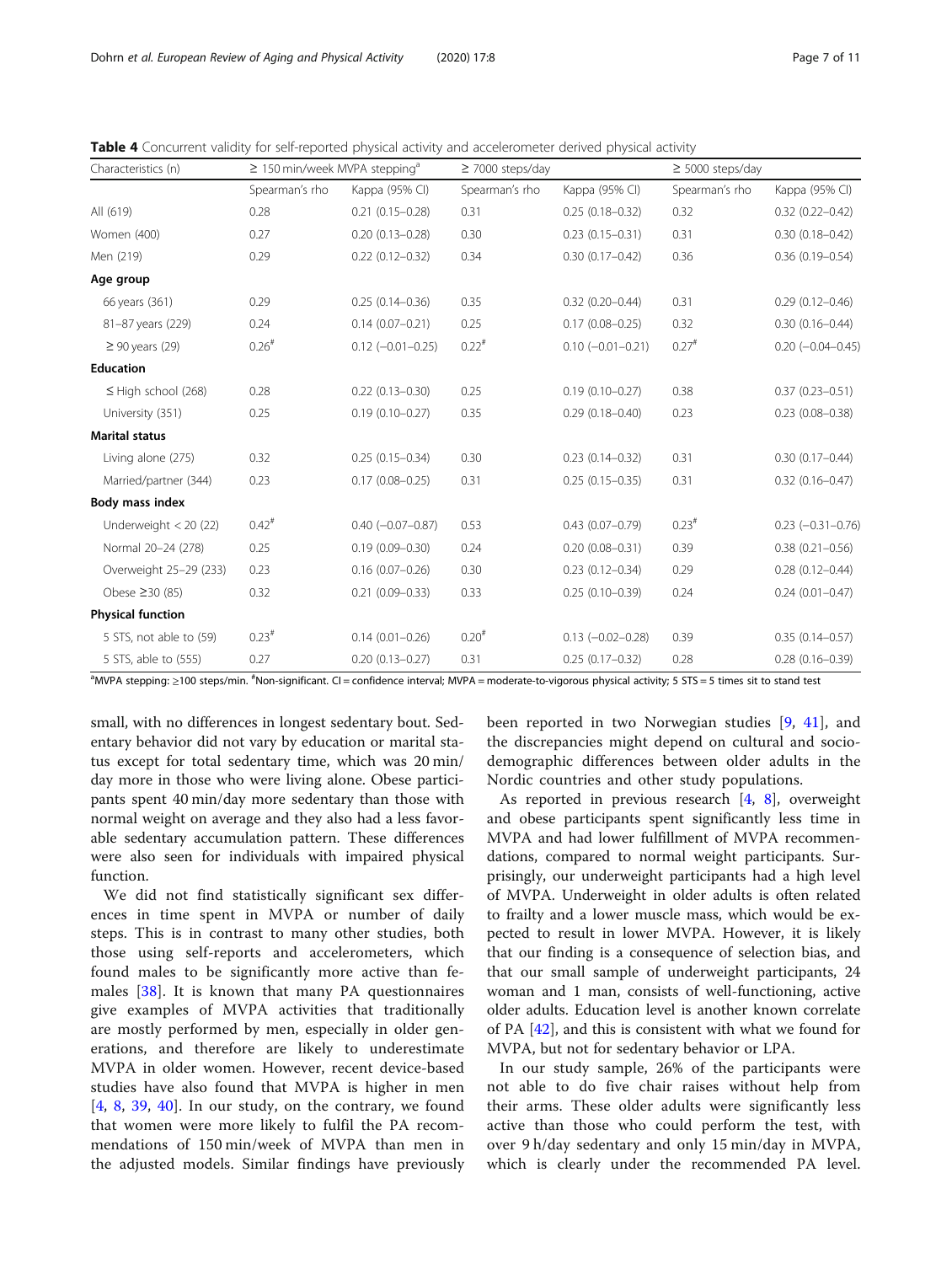Importantly, we also found that they had a lower number of sit-to-stand transitions and longer usual sedentary bout, suggesting that difficulty in raising from a chair may lead to a more sedentary behavior. Even though studies have found that breaks in sedentary time are associated with better health outcomes [[16,](#page-9-0) [18\]](#page-9-0), evidence is still inconclusive and more research, including prospective studies, is needed to gain a deeper understanding of these associations. Considering the negative health effects of prolonged sedentary behavior and a low PA level, it should be highlighted that this is a group of older adults that may benefit from interventions aiming to decrease sedentary time and increase MVPA. For example, a replacement of just 10 min of sedentary time with MVPA could result in a 34% reduction of cardiovascular mortality risk [[37\]](#page-10-0).

In agreement with other studies [\[8](#page-9-0), [43\]](#page-10-0), we found a wide variation in time in MVPA and steps/day within all age groups, indicating that high levels of PA may be sustained even among the oldest old. Two participants in the ≥90 group had a daily average of > 10,000 steps. However, when considering the data from study participants in this oldest age group, it is important to acknowledge that the results reflect those who have successfully aged and are able and willing to participate, and thereby represent a selective sample. Still, there is limited data on PA and sedentary behavior in the oldest old, and as the number of nonagenarians and centenarians are increasing worldwide, our results may contribute with valuable information about this group.

Walking is the most popular and most commonly reported form of physical activity in older adults, and to provide generalized guidance of the desired daily activity to meet the recommendations of 150 min/week of MVPA, a level of approximately 7000 steps/day has been suggested by the American college of Sports Medicine [[33\]](#page-9-0). However, recognizing that the normative range for number of steps/day for older adults is 2000–9000 [[32](#page-9-0)] and that many older adults may be limited in their everyday activities due to mobility limitations and chronic illness, we chose also to compare with 5000 steps/day as the threshold.

The age-related prevalence of meeting the PA recommendations of 150 min/week of MVPA ranged from 75% in the 66 years group to 23% in the ≥90 group, with very similar results if the 7000 steps/day definition was used. The few previous studies that have assessed devicemeasured PA in older adults divided by age groups have also shown that PA decreased progressively with age for both men and women [\[9](#page-9-0), [38](#page-10-0)]. If the 5000 steps/day level was used, 95% in the 66 years group met the goal and 61% in the ≥90 group. This suggests that many of the oldest old, may find the recommendations challenging, and highlights the importance of a broad perspective when counselling older sedentary individuals [\[44](#page-10-0)]. A focus on the message to reduce sedentary time and increase light activities may be more realistic and pave the way to physical activity with higher intensity. The doseresponse relation between physical activity and health clearly shows that there are benefits from any level of PA, and more is better [[10\]](#page-9-0).

The kappa agreement between self-reported and device-based MVPA was fair overall [\[36](#page-10-0)], which is in line with other studies. Previous validations of one or two PA questions using accelerometry assessed MVPA have found correlations of rho =  $0.31$  [[45\]](#page-10-0) and rho =  $0.38$  [\[46](#page-10-0)], and  $K = 0.18$  [[46](#page-10-0)]. Even more comprehensive PA questionnaires, and thereby possibly more accurate, have limited correlations in older populations ranging from  $rho = 0.11 - 0.65$  [\[19](#page-9-0)].

Validation studies of self-report measures of sedentary time (usually 'sitting') have shown it is difficult for older people to accurately recall their behavior [\[19](#page-9-0), [20](#page-9-0)]. Wearing devices can give people an accurate estimate of their behavior and therefore shape how they choose to respond to messages to sit less (as in the physical activity guidelines of many countries) and to ascertain the effectiveness of any changes to reduce their sedentary behavior. The same is true for PA. If we can develop better methods of self-report or cheaper devices that accurately measure these behaviors, then individuals can choose how to respond to that information. Our results add to the current knowledge that older adults sit for long periods and have low levels of PA, which are both suitable targets for change.

This study has several strengths. One important strength is the use of the activPAL3 accelerometer, which is a posture-based activity monitor. By using this device, we could investigate pattern of sedentary time accumulation in a more reliable way than studies using hip or wrist worn accelerometers, which estimate sedentary time based on limited acceleration rather than posture. The activPAL3 has also shown good accuracy in measuring steps in older adults who walk slowly and use an assistive device [\[47](#page-10-0)]. It might be worth noticing that the sedentary time derived from the activPAL3 can include reclining or lying during waking hours; however, these positions are included in the definition of sedentary time [[13\]](#page-9-0). Another important strength is the population-based study sample, including 133 participants over 84 years. Further, a sample size of at least 50 participants has been suggested for validation studies on PA questionnaires [\[48](#page-10-0)]. The sample size in our study was over 650 participants, which made it possible to draw stronger conclusions, and to perform stratified analyses for subgroups. We used Cohen's kappa for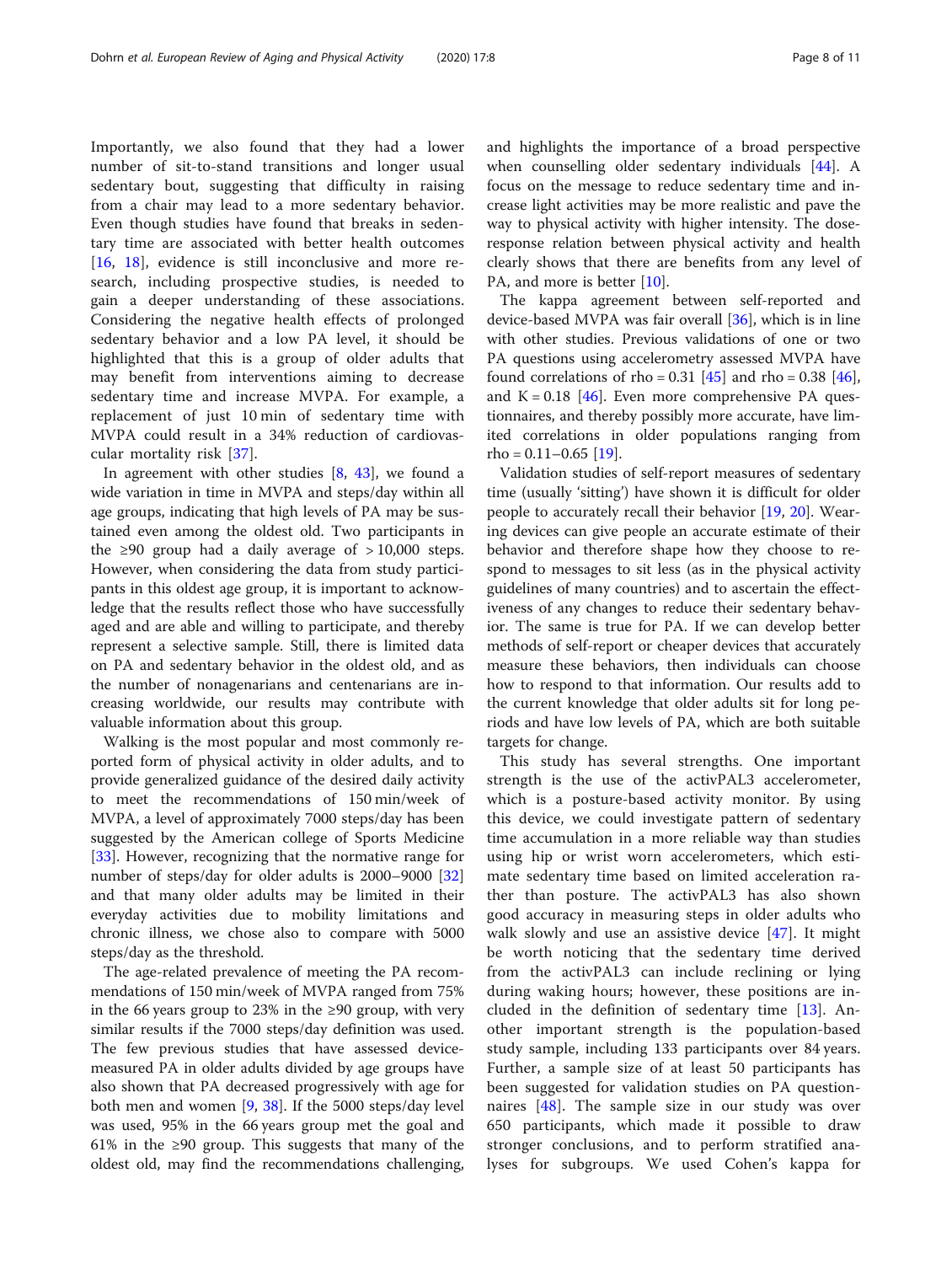reporting results on the validity of the PA questions which is a considered a better choice of method for categorical measures than the often-used Spearman's rho [\[19](#page-9-0), [35](#page-9-0)].

A limitation of our study is that the design did not allow us to include participants with cognitive impairment or mobility limitations, leading to a study sample healthier than the general older population. It is also a limitation that the cadence of ≥100 steps/min used to define MVPA has not been validated for older adults, and some misclassification may have occurred. Ideally PA intensity cut points should be individually calibrated; nevertheless, this is not feasible in large study samples, a limitation shared with similar research. As in many other accelerometer studies, activities such as cycling, strength training, water-based activities, upper body movements and the effort of carrying loads were not captured. Additionally, even though we made a large effort to estimate wear time correctly, it must be acknowledged that the longest sedentary bout variable is sensitive to miscalculation of wear time. The overall wear time was high but is still likely to have missed some of all activities, since a 24-h wear protocol was not used, and participants did not always attach the devices immediately upon rising or immediately before bed. Further, our self-reported data provided information regarding the intensity and frequency of PA, but not the duration of the activity. Still, it is hard to accurately recall how many minutes that are spent in different activities in a day or week, especially unstructured activity interspersed over the day. Regular activities at a moderate intensity with longer durations are easier to recall and it is reasonable to assume that people reporting being active every day or several times per week also achieve the recommended PA level. The device-measured PA was collected over the entire year for different individuals and would thereby not be affected by season on a group level. Still, it is a limitation to the study that device-based PA was assessed over one week, while self-reported PA was asked about for the past 12 months. It should also be noted that, even though it is included in the PA recommendations [\[1](#page-9-0)], we did not investigate muscle strengthening physical activity. Finally, due to the cross-sectional design of this study we cannot draw any causal conclusions from the results.

### Conclusions

We found significant sex differences in daily sedentary behavior and LPA in older adults, but not in MVPA, in contrast to previous findings in self-reports. Women spent on average about 30 min/day less sedentary and equivalent more time performing activities of light intensity than men. Sedentary time increased with older age, with small differences in pattern of sedentary time accumulation. Individuals with limitations in physical function spent over 9 h/day sedentary and only 15 min/ day in MVPA. A majority of the participants over 80 years did not meet the PA recommendations of 150 min/week of MVPA. Age differences were much more pronounced with objective measures than by self-report. The limited agreement between device-measured and self-reported fulfillment of PA recommendations illustrate the consequences of using different methodological approaches in PA surveillance. Device-based measurement adds value to studies, providing richer and different data than self-report, such as more detailed amounts and sedentary behavior. Given the strong relationships between sedentary behavior, PA and health in older adults, programs are needed to address these behaviors. A better understanding of sex and age differences in sedentary behavior and PA in older adults can inform interventions and guide public health messages.

### Acknowledgements

We thank the SNAC-K participants and the SNAC-K Group for their collaboration in data collection and management.

### Ethical approval

The Regional Ethics Review Board in Stockholm has approved the study (dnr: KI 01–114, 2016/730–31/1. Written informed consent has been collected from all participants.

#### Authors' contributions

IMD and AKW designed the study. IMD performed the analyses, interpreted the results and drafted the manuscript. EW assisted with analyses. AKW, PG and EW contributed to interpretations of results and editing of the manuscript. All authors read and approved the final manuscript.

#### Funding

SNAC-K is supported by the Swedish Ministry of Health and Social Affairs and the participating county councils and municipalities. This study was supported by The Loo and Hans Osterman's foundation for geriatric research, and Strategic Research Area Health Care Science (SFO-V), Karolinska Institutet, to [IMD]. Open access funding provided by Karolinska Institute.

### Availability of data and materials

The datasets used during the current study are available from [maria.](mailto:maria.wahlberg@ki.se) [wahlberg@ki.se,](mailto:maria.wahlberg@ki.se) on reasonable request.

### Consent for publication

Not applicable.

### Competing interests

The authors declare that they have no competing interests.

### Author details

<sup>1</sup> Division of Physiotherapy, Department of Neurobiology, Care Sciences and Society, Karolinska Institutet, SE-141 83 Huddinge, Sweden. <sup>2</sup>Aging Research Center, Department of Neurobiology, Care Sciences and Society (NVS), Karolinska Institutet and Stockholm University, Stockholm, Sweden. <sup>3</sup>Centre for Health Services Research, The University of Queensland, Brisbane, Australia. <sup>4</sup> School of Public Health, The University of Queensland, Brisbane, Australia. <sup>5</sup> Allied Health Professionals, Function Area Occupational Therapy & Physiotherapy, Karolinska University Hospital, Stockholm, Sweden. 6 Stockholm Gerontology Research Center, Stockholm, Sweden.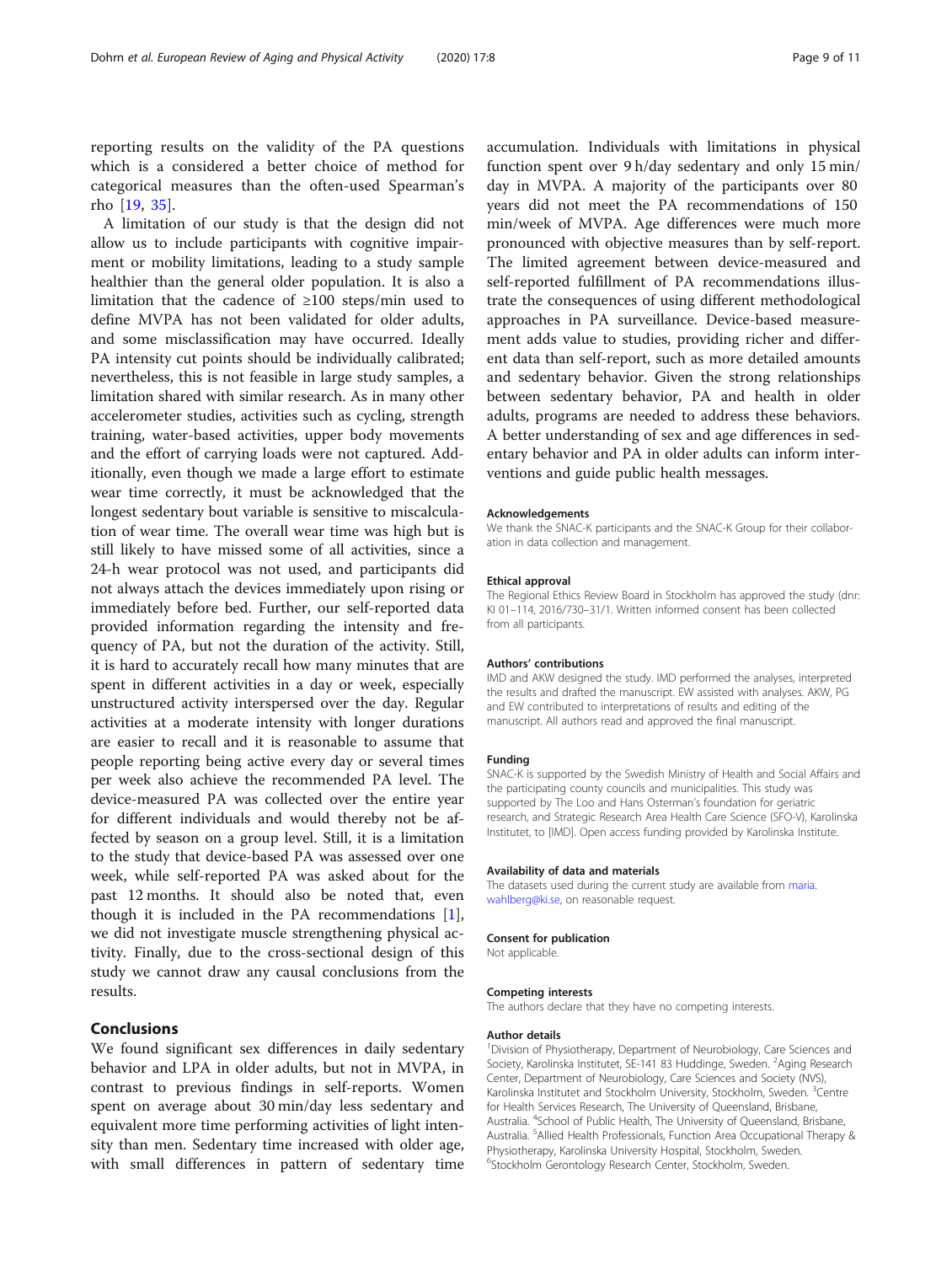### <span id="page-9-0"></span>Received: 25 February 2020 Accepted: 1 June 2020 Published online: 11 June 2020

### References

- 1. WHO. Global recommendations on physical activity for health. Physical Activity and Older Adults. [https://www.who.int/dietphysicalactivity/](https://www.who.int/dietphysicalactivity/factsheet_olderadults/en/) [factsheet\\_olderadults/en/](https://www.who.int/dietphysicalactivity/factsheet_olderadults/en/) Downloaded: 2020-01-13.
- 2. Keadle SK, McKinnon R, Graubard BI, Troiano RP. Prevalence and trends in physical activity among older adults in the United States: a comparison across three national surveys. Prev Med. 2016;89:37–43. [https://doi.org/10.](https://doi.org/10.1016/j.ypmed.2016.05.009) [1016/j.ypmed.2016.05.009.](https://doi.org/10.1016/j.ypmed.2016.05.009)
- Rydwik E, Welmer AK, Kareholt I, Angleman S, Fratiglioni L, Wang HX. Adherence to physical exercise recommendations in people over 65--the SNAC-Kungsholmen study. Eur J Pub Health. 2013;23(5):799–804. [https://doi.](https://doi.org/10.1093/eurpub/cks150) [org/10.1093/eurpub/cks150.](https://doi.org/10.1093/eurpub/cks150)
- 4. Arnardottir NY, Koster A, Van Domelen DR, Brychta RJ, Caserotti P, Eiriksdottir G, et al. Objective measurements of daily physical activity patterns and sedentary behaviour in older adults: age. Gene/Environment Susceptibility-Reykjavik Study Age and ageing. 2013;42(2):222–9. [https://doi.](https://doi.org/10.1093/ageing/afs160) [org/10.1093/ageing/afs160.](https://doi.org/10.1093/ageing/afs160)
- 5. Harvey JA, Chastin SF, Skelton DA. How Sedentary are older people? A systematic review of the amount of Sedentary behavior. J Aging Phys Act. 2015;23(3):471–87. <https://doi.org/10.1123/japa.2014-0164>.
- Jefferis BJ, Parsons TJ, Sartini C, Ash S, Lennon LT, Papacosta O, et al. Objectively measured physical activity, sedentary behaviour and all-cause mortality in older men: does volume of activity matter more than pattern of accumulation? Br J Sports Med. 2019;53(16):1013–20. [https://doi.org/10.](https://doi.org/10.1136/bjsports-2017-098733) [1136/bjsports-2017-098733](https://doi.org/10.1136/bjsports-2017-098733).
- 7. Koolhaas CM, van Rooij FJA, Schoufour JD, Cepeda M, Tiemeier H, Brage S, et al. Objective measures of activity in the elderly: distribution and associations with demographic and health factors. J Am Med Dir Assoc. 2017;18(10):838–47. [https://doi.org/10.1016/j.jamda.2017.04.017.](https://doi.org/10.1016/j.jamda.2017.04.017)
- van Ballegooijen AJ, van der Ploeg HP, Visser M. Daily sedentary time and physical activity as assessed by accelerometry and their correlates in older adults. Eur Rev Aging Phys Act. 2019;16:3. [https://doi.org/10.1186/s11556-](https://doi.org/10.1186/s11556-019-0210-9) [019-0210-9](https://doi.org/10.1186/s11556-019-0210-9).
- 9. Lohne-Seiler H, Hansen BH, Kolle E, Anderssen SA. Accelerometerdetermined physical activity and self-reported health in a population of older adults (65-85 years): a cross-sectional study. BMC Public Health. 2014; 14:284. <https://doi.org/10.1186/1471-2458-14-284>.
- 10. Ekelund U, Tarp J, Steene-Johannessen J, Hansen BH, Jefferis B, Fagerland MW, et al. Dose-response associations between accelerometry measured physical activity and sedentary time and all cause mortality: systematic review and harmonised meta-analysis. Bmj. 2019;366:l4570. [https://doi.org/](https://doi.org/10.1136/bmj.l4570) [10.1136/bmj.l4570](https://doi.org/10.1136/bmj.l4570).
- 11. de Rezende LF, Rey-Lopez JP. Matsudo VK, do Carmo Luiz O. Sedentary behavior and health outcomes among older adults: a systematic review BMC public health. 2014;14:333. [https://doi.org/10.1186/1471-2458-14-333.](https://doi.org/10.1186/1471-2458-14-333)
- 12. Wilmot EG, Edwardson CL, Achana FA, Davies MJ, Gorely T, Gray LJ, et al. Sedentary time in adults and the association with diabetes, cardiovascular disease and death: systematic review and meta-analysis. Diabetologia. 2012; 55(11):2895–905. [https://doi.org/10.1007/s00125-012-2677-z.](https://doi.org/10.1007/s00125-012-2677-z)
- 13. Sedentary Behaviour Research N. Letter to the editor: standardized use of the terms "sedentary" and "sedentary behaviours". Appl Physiol Nutr Metab. 2012;37(3):540–2. <https://doi.org/10.1139/h2012-024>.
- 14. Dunstan DW, Kingwell BA, Larsen R, Healy GN, Cerin E, Hamilton MT, et al. Breaking up prolonged sitting reduces postprandial glucose and insulin responses. Diabetes Care. 2012;35(5):976–83. <https://doi.org/10.2337/dc11-1931>.
- 15. Healy GN, Dunstan DW, Salmon J, Cerin E, Shaw JE, Zimmet PZ, et al. Breaks in sedentary time: beneficial associations with metabolic risk. Diabetes Care. 2008;31(4):661–6. [https://doi.org/10.2337/dc07-2046.](https://doi.org/10.2337/dc07-2046)
- 16. Reid N, Healy GN, Gianoudis J, Formica M, Gardiner PA, Eakin EE, et al. Association of sitting time and breaks in sitting with muscle mass, strength, function, and inflammation in community-dwelling older adults. Osteoporosis Int. 2018;29(6):1341–50. [https://doi.org/10.1007/s00198-018-4428-6.](https://doi.org/10.1007/s00198-018-4428-6)
- 17. Sardinha LB, Santos DA, Silva AM, Baptista F, Owen N. Breaking-up sedentary time is associated with physical function in older adults. J Gerontol A Biol Sci Med Sci. 2015;70(1):119–24. [https://doi.org/10.1093/](https://doi.org/10.1093/gerona/glu193) [gerona/glu193.](https://doi.org/10.1093/gerona/glu193)
- 18. Rosenberg DE, Bellettiere J, Gardiner PA, Villarreal VN, Crist K, Kerr J. Independent associations between Sedentary behaviors and mental,

cognitive, physical, and functional health among older adults in retirement communities. J Gerontol A Biol Sci Med Sci. 2016;71(1):78–83. [https://doi.](https://doi.org/10.1093/gerona/glv103) [org/10.1093/gerona/glv103](https://doi.org/10.1093/gerona/glv103).

- 19. Helmerhorst HJ, Brage S, Warren J, Besson H, Ekelund U. A systematic review of reliability and objective criterion-related validity of physical activity questionnaires. Int J Behav Nutr Phys Act. 2012;9:103. [https://doi.org/10.](https://doi.org/10.1186/1479-5868-9-103) [1186/1479-5868-9-103](https://doi.org/10.1186/1479-5868-9-103).
- 20. Prince SA, Saunders TJ, Gresty K, Reid RD. A comparison of the effectiveness of physical activity and sedentary behaviour interventions in reducing sedentary time in adults: a systematic review and meta-analysis of controlled trials. Obes Rev. 2014;15(11):905–19. <https://doi.org/10.1111/obr.12215>.
- 21. Warren JM, Ekelund U, Besson H, Mezzani A, Geladas N, Vanhees L, et al. Assessment of physical activity - a review of methodologies with reference to epidemiological research: a report of the exercise physiology section of the European Association of Cardiovascular Prevention and Rehabilitation. Eur J Cardiov Prev R. 2010;17(2):127–39. [https://doi.org/10.1097/HJR.](https://doi.org/10.1097/HJR.0b013e32832ed875) [0b013e32832ed875](https://doi.org/10.1097/HJR.0b013e32832ed875).
- 22. Bellettiere J, Carlson JA, Rosenberg D, Singhania A, Natarajan L, Berardi V, et al. Gender and age differences in hourly and daily patterns of Sedentary time in older adults living in retirement communities. PLoS One. 2015;10(8): e0136161. <https://doi.org/10.1371/journal.pone.0136161>.
- 23. Edwardson CL, Winkler EAH, Bodicoat DH, Yates T, Davies MJ, Dunstan DW, et al. Considerations when using the activPAL monitor in field-based research with adult populations. J Sport Health Sci. 2017;6(2):162–78. [https://](https://doi.org/10.1016/j.jshs.2016.02.002) [doi.org/10.1016/j.jshs.2016.02.002.](https://doi.org/10.1016/j.jshs.2016.02.002)
- 24. Lagergren M, Fratiglioni L, Hallberg IR, Berglund J, Elmstahl S, Hagberg B, et al. A longitudinal study integrating population, care and social services data. The Swedish national study on aging and care (SNAC). Aging Clin Exp Res. 2004;16(2):158–68. [https://doi.org/10.1007/BF03324546.](https://doi.org/10.1007/BF03324546)
- 25. Launer LJ, Harris T. Weight, height and body mass index distributions in geographically and ethnically diverse samples of older persons. Ad hoc committee on the statistics of anthropometry and aging. Age Ageing. 1996; 25(4):300–6. <https://doi.org/10.1093/ageing/25.4.300>.
- 26. Seeman TE, Charpentier PA, Berkman LF, Tinetti ME, Guralnik JM, Albert M, et al. Predicting changes in physical performance in a high-functioning elderly cohort: MacArthur studies of successful aging. J Gerontol. 1994;49(3): M97–108. <https://doi.org/10.1093/geronj/49.3.m97>.
- 27. Vellas BJ, Wayne SJ, Romero L, Baumgartner RN, Rubenstein LZ, Garry PJ. One-leg balance is an important predictor of injurious falls in older persons. J Am Geriatr Soc. 1997;45(6):735–8. <https://doi.org/10.1111/j.1532-5415.1997.tb01479.x>.
- 28. Lindwall M, Rennemark M, Halling A, Berglund J, Hassmen P. Depression and exercise in elderly men and women: findings from the Swedish national study on aging and care. J Aging Phys Act. 2007;15(1):41–55. <https://doi.org/10.1123/japa.15.1.41>.
- 29. Winkler EA, Bodicoat DH, Healy GN, Bakrania K, Yates T, Owen N, et al. Identifying adults' valid waking wear time by automated estimation in activPAL data collected with a 24 h wear protocol. Physiol Meas. 2016; 37(10):1653–68. [https://doi.org/10.1088/0967-3334/37/10/1653.](https://doi.org/10.1088/0967-3334/37/10/1653)
- 30. Tudor-Locke C, Han H, Aguiar EJ, Barreira TV, Schuna JM Jr, Kang M, et al. How fast is fast enough? Walking cadence (steps/min) as a practical estimate of intensity in adults: a narrative review. Br J Sports Med. 2018; 52(12):776–88. <https://doi.org/10.1136/bjsports-2017-097628>.
- 31. Chastin SFM, Winkler EAH, Eakin EG, Gardiner PA, Dunstan DW, Owen N, et al. Sensitivity to change of objectively-derived measures of Sedentary behavior. Meas Phys Educ Exerc Sci. 2015;19(3):138–47. [https://doi.org/10.](https://doi.org/10.1080/1091367X.2015.1050592) [1080/1091367X.2015.1050592](https://doi.org/10.1080/1091367X.2015.1050592).
- 32. Tudor-Locke C, Craig CL, Aoyagi Y, Bell RC, Croteau KA, De Bourdeaudhuij I, et al. How many steps/day are enough? For older adults and special populations. Int J Behav Nutr Phy. 2011;8. [https://doi.org/10.1186/1479-](https://doi.org/10.1186/1479-5868-8-80) [5868-8-80.](https://doi.org/10.1186/1479-5868-8-80)
- 33. Garber CE, Blissmer B, Deschenes MR, Franklin BA, Lamonte MJ, Lee IM, et al. American College of Sports Medicine position stand. Quantity and quality of exercise for developing and maintaining cardiorespiratory, musculoskeletal, and neuromotor fitness in apparently healthy adults: guidance for prescribing exercise. Med Sci Sports Exerc. 2011;43(7):1334–59. [https://doi.org/10.1249/MSS.0b013e318213fefb.](https://doi.org/10.1249/MSS.0b013e318213fefb)
- 34. Tudor-Locke C, Craig CL, Thyfault JP, Spence JC. A step-defined sedentary lifestyle index: < 5000 steps/day. Appl Physiol Nutr Metab. 2013;38(2):100–14. [https://doi.org/10.1139/apnm-2012-0235.](https://doi.org/10.1139/apnm-2012-0235)
- 35. Terwee CB, Bot SD, de Boer MR, van der Windt DA, Knol DL, Dekker J, et al. Quality criteria were proposed for measurement properties of health status